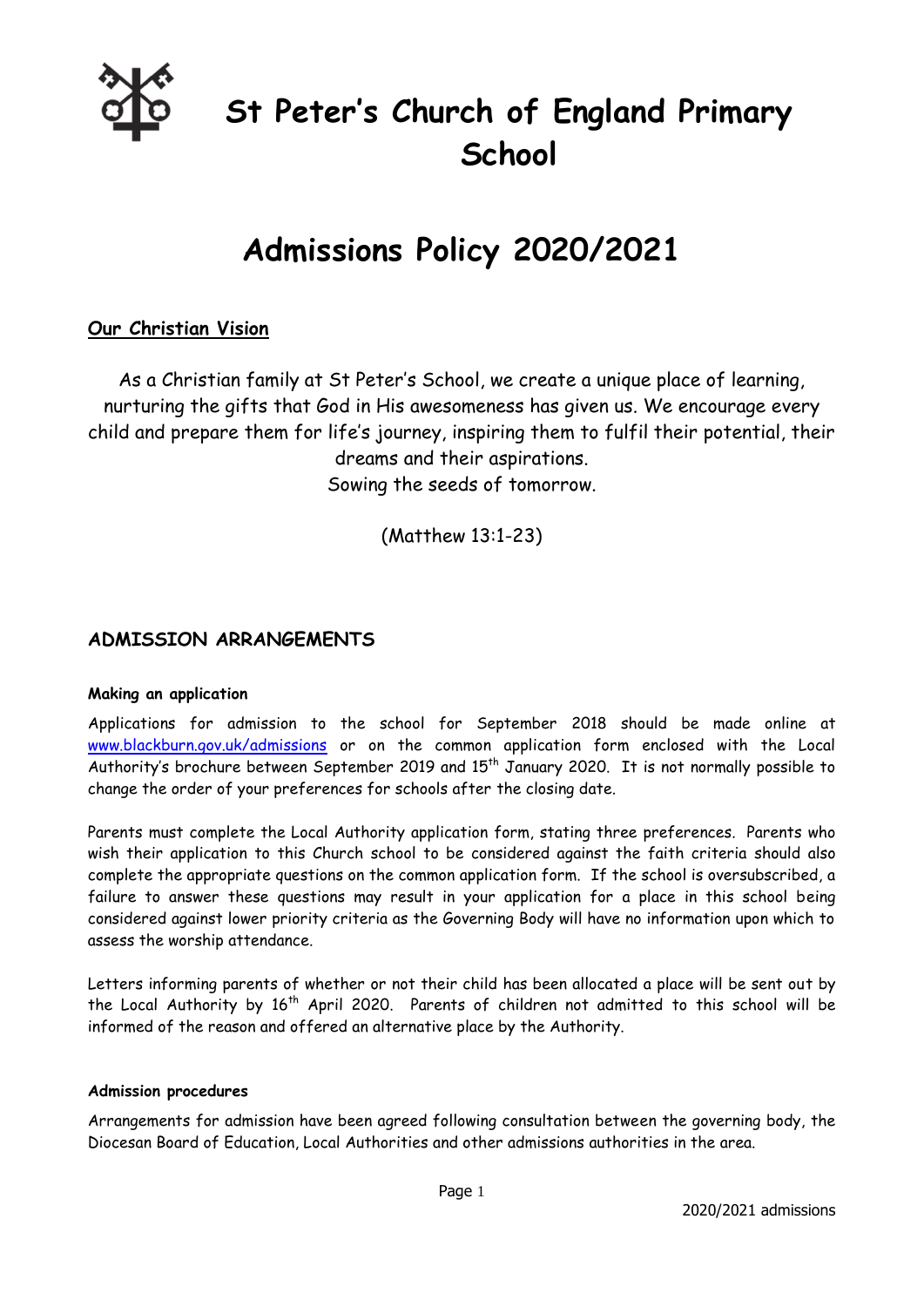#### **The number of places available for admission to the Reception class in the year 2019 will be a maximum of 45.**

The governing body will not place any restrictions on admissions to the reception class unless the number of children for whom admission is sought exceeds their admission number. By law, no infant class may contain more than thirty children. The Governing Body operates a system of equal preferences under which they consider all preferences equally and the Local Authority notifies parents of the result. In the event that there are more applicants than places, after admitting all children with a statement of educational need or EHCP naming the school, the governing body will allocate places using the criteria below, which are listed in order of priority.

- 1. Children in Care or previously looked after children. This includes any "looked after child" and any child who was previously looked after but immediately after being looked after became subject to an adoption, residence or special guardianship order.
- 2. Children with special medical or social circumstances affecting the child where these needs can only be met at this school. Professional supporting evidence from e.g. a doctor, psychologist, social worker, is essential if admission is to be made under the criterion for special medical or social circumstances, and such evidence must set out the particular reasons why the school is question is the most suitable school and the difficulties which would be caused if the child had to attend another school.
- 3. Children who have a sibling attending the school on the date of application and on the date of admission. Siblings include step, half, foster, adopted brothers and sisters living at the same address for most of the week.
- 4. Children whose parents live within the ecclesiastical parish of St Peter's, Darwen ( a map is available in school) with a parent/guardian worshipping in a church in full membership of Churches Together in England, or Evangelical Alliance or the North West Partnership. The list of Churches can be found on the *Churches Together in England* website at cte.org.uk "Parental worshipping" means regular fortnightly attendance at church at public worship over a period of at least six months between 1st January and 1st September 2017. The governors will request confirmation of this from the relevant member of the clergy.
- 5. Children of staff where that member of staff has been employed at the school for two or more years at the time at which the application for admission to school is made.
- 6. Children whose parents live within the ecclesiastical parish of St Peter's, Darwen but do not worship in a church in full membership of Churches Together in England, or Evangelical Alliance or the North West Partnership.
- 7. Children whose parents live outside the ecclesiastical parish of St Peter's, Darwen.
	- a. Children with a parent/guardian worshipping in a church in full membership of Churches Together in England.
	- b. Other children.

 Where there are more applicants than available places within a category, then the distance between the Ordnance Survey address point for the school and the home measured in a straight line will be used as the final determining factor, nearer addresses having priority over more distant ones. This address point is within the body of the property and usually located at its centre. Where the cut off point is for addresses within the same building, then the single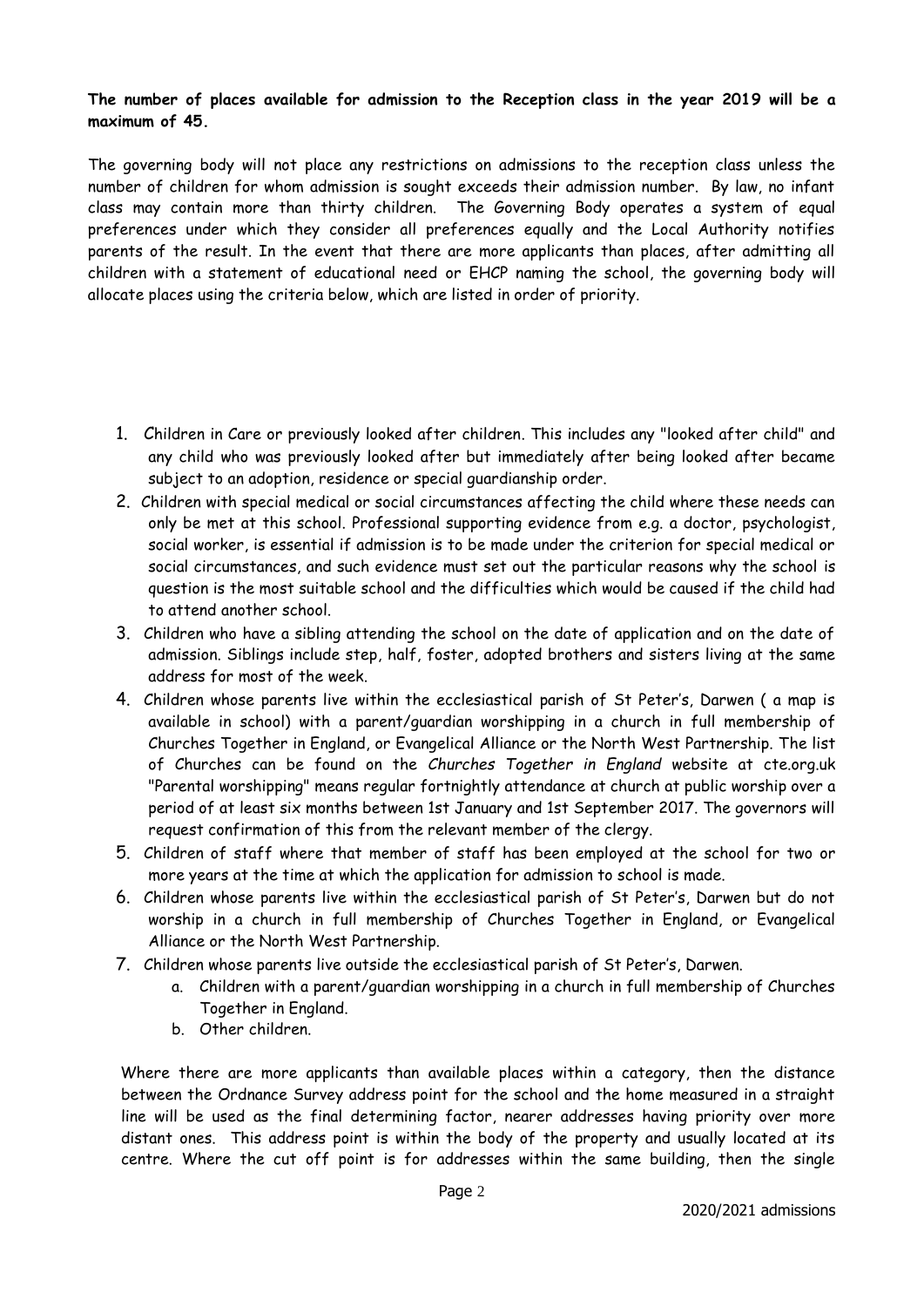measure between address points will apply and the Local Authority's system of a random draw will determine which address(es) receive the offer(s).

#### **Admissions information:**

In 2019, there were 72 preferences for 45 places.

#### **Late applications for admission**

Where there are extenuating circumstances for an application being received after the last date for applications, and it is before the governors have established their list of pupils to be admitted, then it will be considered alongside all the others.

Otherwise, applications which are received after the last date will be considered after all the others, and placed on the waiting list in order according to the criteria.

#### **Waiting list**

Where we have more applications than places, the admissions criteria will be used. Children who are not admitted will have their name placed on a waiting list. The names on this waiting list will be in the order resulting from the application of the admissions criteria. Since the date of application cannot be a criterion for the order of names on the waiting list, late applicants for the school will be slotted into the order according to the extent to which they meet the criteria. Thus it is possible that a child who moves into the area later to have a higher priority than one who has been on the waiting list for some time. If a place becomes available within the admission number, the child whose name is at the top of the list will be offered a place. This is not dependent on whether an appeal has been submitted.

This waiting list will operate for the full autumn term.

#### **Address of pupil**

The address used on the school's admission form must be the current one at the time of application, i.e. the family's main residence. If the address changes subsequently, the parents should notify the school. Where the parents live at different addresses, and there is shared parenting, the address used will normally be the one where the child wakes up for the majority of Monday to Friday mornings. If there is any doubt about this, then the address of the Child Benefit recipient will be used. Parents may be asked to show evidence of the claim that is being made for the address, e.g. identity cards of various sorts showing the child's address as the one claimed. Where there is dispute about the correct address to use, the governors reserve the right to make enquiries of any relevant third parties, e.g. the child's GP, Council Tax Office, Electoral Registration Officer, utilities provider. For children of UK Service personnel and other Crown Servants returning to the area proof of the posting is all that is required.

#### **Non-routine admissions**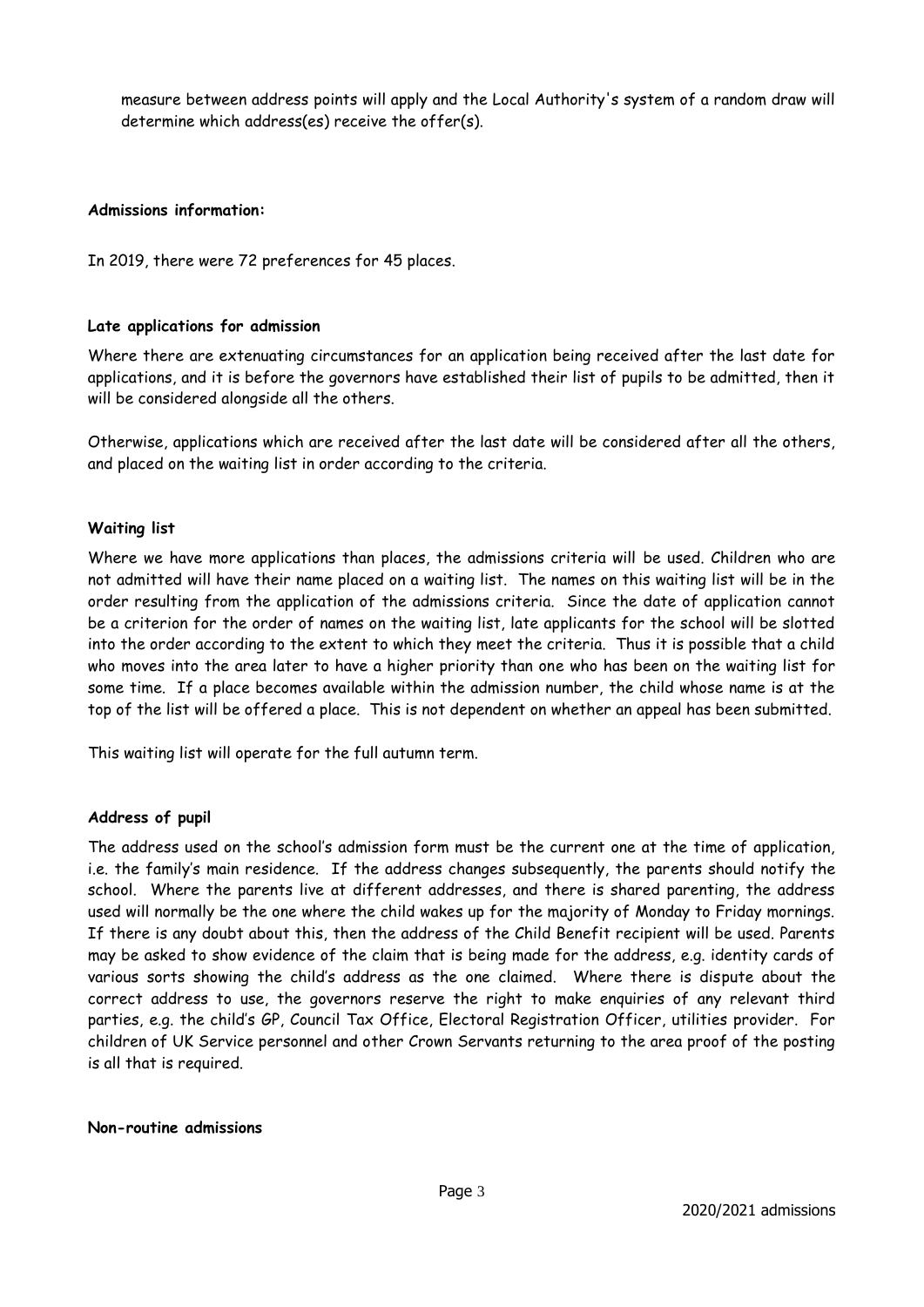It sometimes happens that a child needs to change school other than at the "normal" time; such admissions are known as non-routine or in-year admissions. Parents wishing their child to attend this school should arrange to visit the school to discuss this and then submit an "In Year Application Form" to the Admissions Team. If there is a place in the appropriate class, then your child will be admitted. If there is no place, then the governing body will have to refuse the application but information will be provided about how to appeal against this refusal.

If your family is moving house, your application and appeal will be considered as being made from your old address until you provide suitable evidence of a permanent change of address, e.g. exchange of contracts on your house purchase or the signed tenancy agreement and rent book for your new address.

Please note that you cannot re-appeal for a place at a school within the same school year unless there has been relevant, significant and material change in the family circumstances.

More information about changing schools is listed in the Council's "In Year Admission Form". The form is available from schools and the admissions manager, Children's Services and Education Department, 10 Duke Street, Blackburn BB2 1DH.

#### **Appeals**

Where the governors are unable to offer a place because the school is over subscribed, parents have the right to appeal to an independent admission appeal panel, set up under the School Standards and Framework Act, 1998, as amended by the Education Act, 2002. **Parents should notify the clerk to the governors at the school by 19th May 2020.** Parents will have the opportunity to submit their case to the panel in writing and also to attend in order to present their case. You will normally receive 10 school days' notice of the place and time of the hearing.

Appeals which are received after the closing date for appeals will be slotted into the schedule where this is possible. There is no guarantee that this will happen and late appeals may be heard after the stipulated date at a second round of hearings. The schedule is subject to change depending upon the availability of appeal panel members, clerks, venues and the number of appeals for each school (which will vary year on year).

If your child was refused a place in Reception or Key Stage 1 because of Government limits on Infant class sizes, the grounds on which your appeal could be successful are limited. You would have to show that the decision was one which in the circumstances no reasonable governing would have made, or that your child would have been offered a place if the governors' admissions arrangements had been properly implemented. Please note that this right of appeal against the governors' decision does not prevent you from making an appeal in respect of any other school.

#### **Fraudulent applications**

Where the governing body discovers that a child has been awarded a place as the result of an intentionally misleading application from a parent (for example a false claim to residence in the catchment area or of involvement in a place of worship) which effectively denies a place to a child with a stronger claim, then the governing body is required to withdraw the offer of the place. The application will be considered afresh and a right of appeal offered if a place is refused.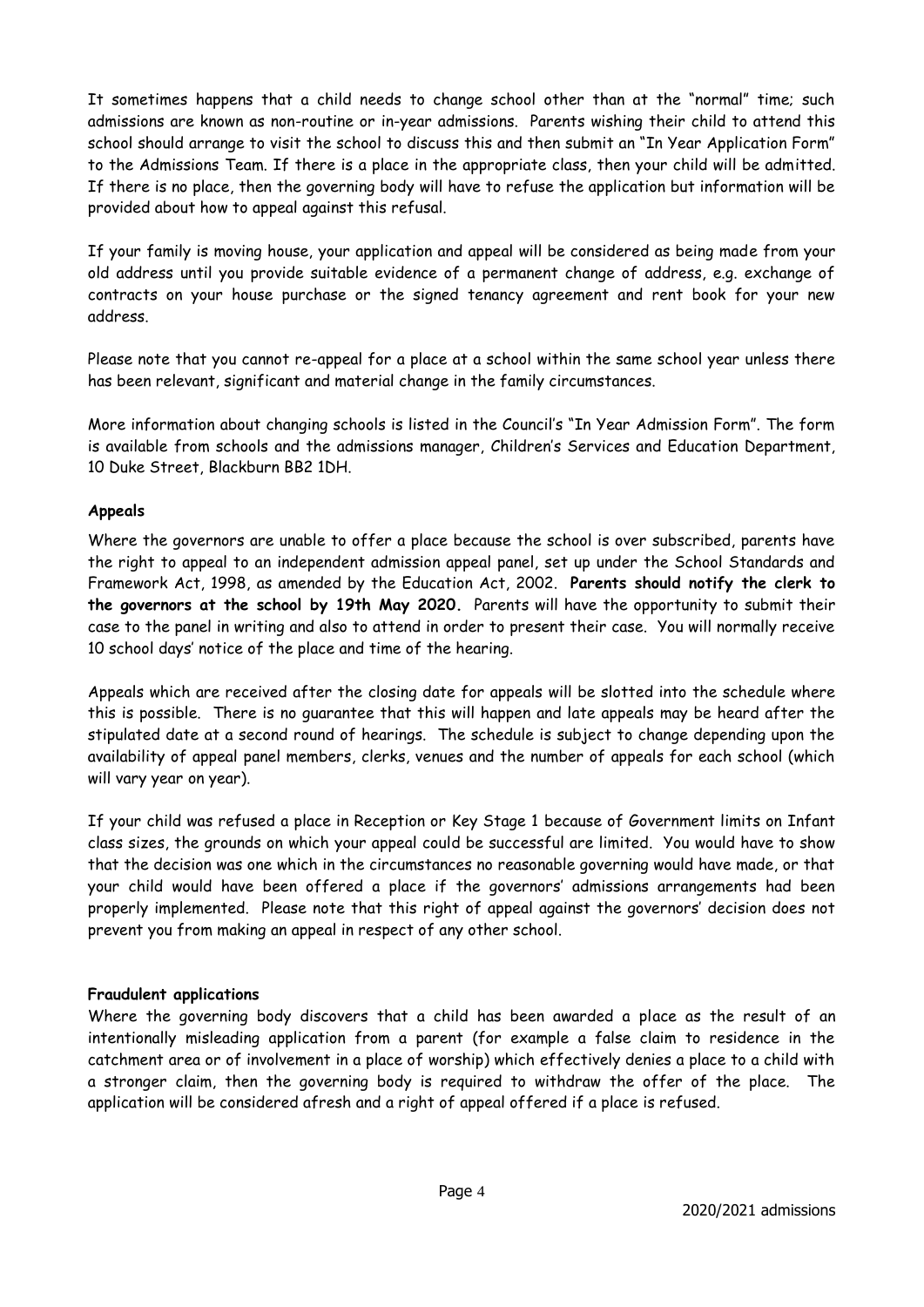#### **Deferred admission**

If your child is due to start school during the next academic year, it is important that you apply for a place for September. If your child's fifth birthday is between the months of September and December, then, if you wish it, admission may be deferred until January; if it is between January and April, then admission may be deferred until the start of the summer term though it is likely to be in your child's interest to start no later than January. Parents should talk to the Headteacher to plan any deferred admission.

#### **Twins, etc**

Where there are twins, etc wanting admission and there is only a single place left within the admission number, then the governing body will exercise as much flexibility as possible within the requirements of infant class sizes. In exceptional circumstances cases we are now able to offer places for both twins and all triplets, even when this means breaching infant class size limits. This may also apply to siblings who are in the same year group.